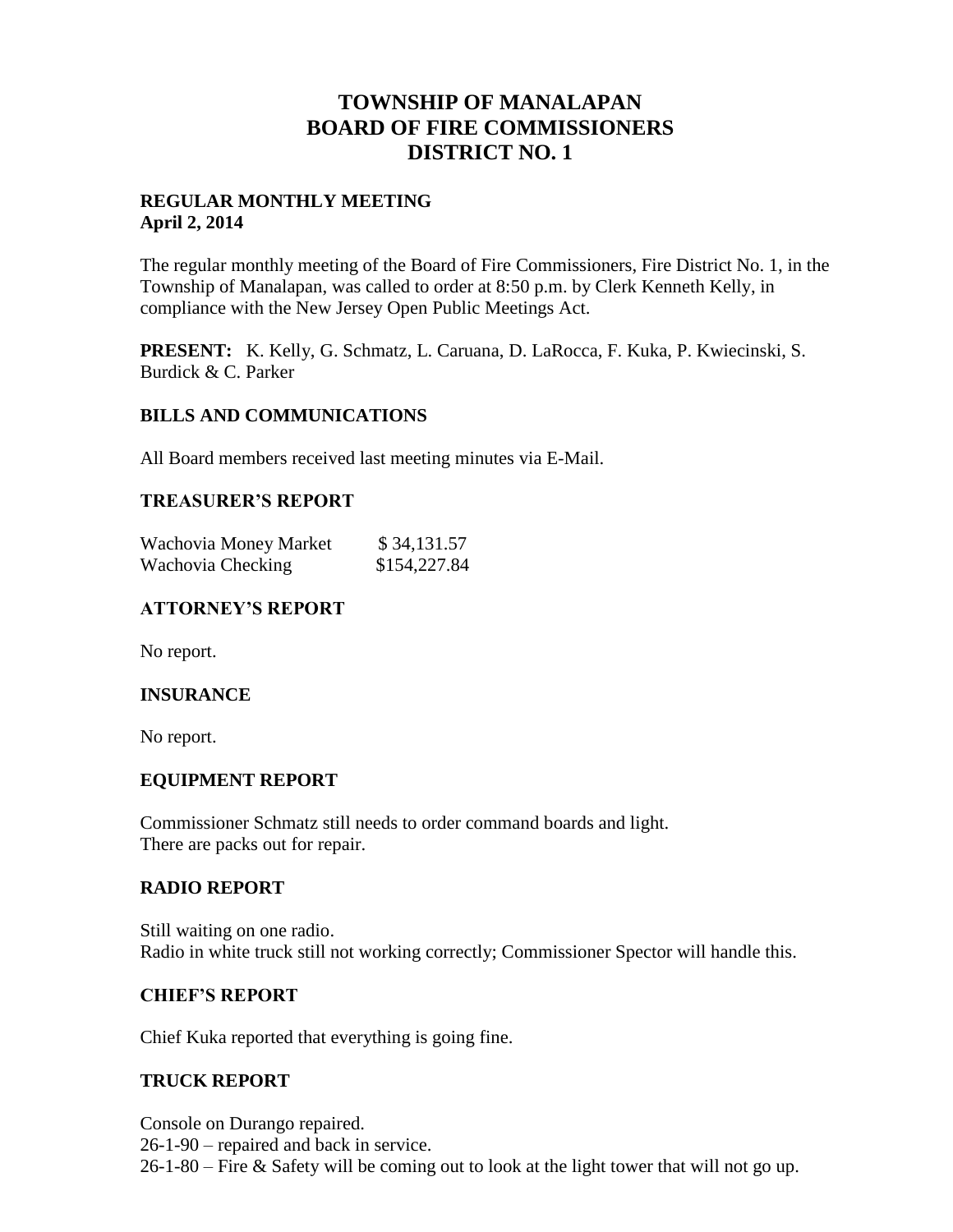26-1-77 – checked steering wheel and changed universal link; Commissioner Spector ordered tires for the truck. 26-1-91 – fender and parts came in.

# **ASSOCIATION REPORT**

Steve Burdick received quote from CSS for key pad for back building that needs to be signed off on.

## **TRUSTEES' REPORT**

No report.

# **OLD BUSINESS**

See attached.

## **NEW BUSINESS**

Commissioner Schmatz made a motion to pay all vouchers; this was seconded by Commissioner LaRocca. All voted aye.

Commissioner Schmatz made a motion not to exceed \$5,000 to purchase 10 tablets for the trucks; this was seconded by Commissioner Kelly. All voted aye.

Commissioner LaRocca would like to have a Master Vendor list put together.

Commissioner LaRocca will work on obtaining keys for all trucks to have in the Commissioner's office.

Meeting closed for Executive Session to discuss a personnel matter.

Meeting opened to the public at 9:20 P.M.

A motion was made by Commissioner Kelly to adjourn; it was seconded by Commissioner LaRocca and all voted aye.

Meeting adjourned at 9:21 P.M.

 Respectfully submitted, Kenneth Kelly, Clerk